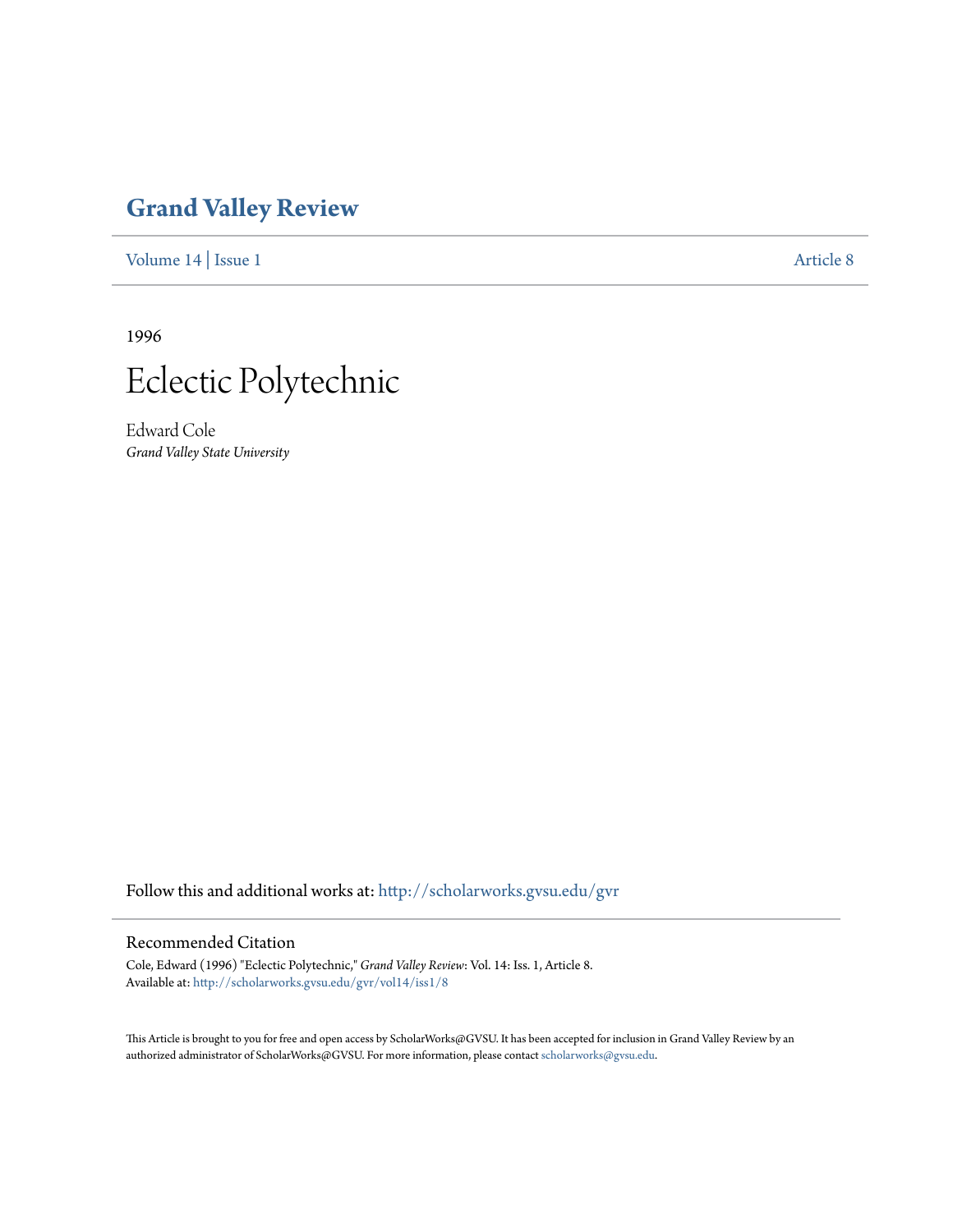## **ECLECTIC POLYTECHNIC**

## *Edward Cole*

Have you noticed them lately? You see them standing around in little knots and groups on the sidewalks, at the building doors, in the parking lots. They are the old profs with the well-worn briefcases and the ready smiles for the passing students. And what could they be talking about so earnestly, every time they meet?

Students probably can not imagine what these old coots and cootesses could talk about. These antiques knew of music before there even was a rock n'roll. Younger profs doubtless imagine that these "back numbers" are discussing their own obsolescence and the brilliance of the new hires. Administrators, of course, are hoping that the geezers are planning early retirements. Administrators by definition want to be rid of mature professors who formulate ideas of their own, have tenure and, worst of all, are relatively expensive.

None of the above are the subjects of the earnest conversations among our senior faculty. These are people who have been here for decades: some even for more than a quarter of a century. Unlike the more recent arrivals, these people came here not to make careers, but to build a university. They can remember when this place was just a few buildings scattered across the cornfields. Now they look around the marble halls, the arches that frame the bell tower, and the fountains flowing in the courtyards. But something is going wrong, and the old profs sense it.

What is going wrong is the direction Grand Valley has taken in the new age of pyramid-building. This place was originally chartered with the intention of becoming the finest undergraduate liberal arts institution in Michigan. These old profs came here back in the days when people knew the difference between education and training. They remember when Grand Valley courses did not seek to indoctrinate, but to furnish the minds of the young for independent thought. The old profs came here to help students become interesting people, not politically-correct robots.

Now, of course, things are different. Nothing illustrates that so well as the sad state of the humanities. Once, along with science and mathematics, they were at the heart of the enterprise out here. Now they have been relegated to half of a division. Take away their general education requirements and they would fold for lack of enrollment. Any course of study in the humanities which depends on intellectual interest is currently threatened by the budget needs of popular training programs, such as film and video. And similar scandals are not unknown even in the lavish palaces of the sciences.

So what concerns the old profs? What do they talk about? Well, of course, "they don't get no respect." At this year's convocation a bunch of them went up on stage to get their well-deserved medals and were subjected to a kind of roast, a gentle mockery which made others in the audience wonder if they would show up for convocation when their turn comes. But that's not what bothers these veterans.